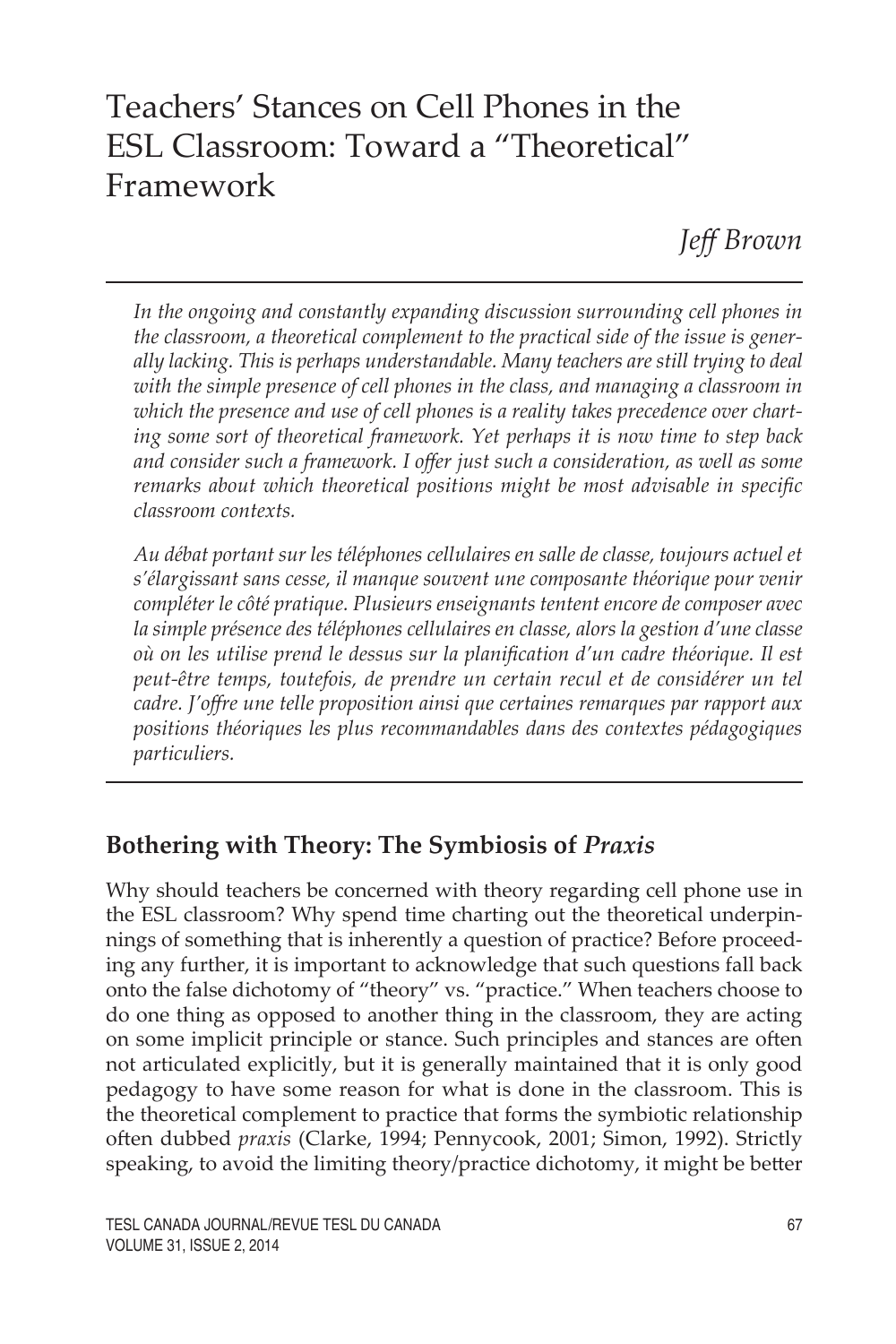to refer to a cycle of thought  $\rightarrow$  action  $\rightarrow$  reflection that repeats indefinitely in the teaching process (Argyris & Schön, 1978; Schön, 1983); however, I am content to use the term "theory," so long as it is understood in the sense discussed here.

A theoretical framework can be of value in that it provides a sort of shorthand for making sense of the myriad choices faced in practice. Hence it is instructive to distinguish, for example, between inductive and deductive approaches to approaching a grammar point in class, or between an intuitive-imitative approach to teaching pronunciation and an analytic-linguistic approach. Moreover, a clearly articulated theoretical framework provides a context for substantive research on an issue. At this point, a description of the range of principled choices that teachers might make regarding cell phone use in the classroom is, by and large, lacking. Articles on the subject tend to be pragmatic, focusing on the ubiquity of cell phones in classrooms and suggesting activities using them (see, for example, Pesce, 2013; Read, 2009; Smikle, 2013). Prensky's (2001) distinction between *digital natives* and *digital immigrants* is sometimes cited (Barter & Abdulabbas, 2012; Haynes, 2010; Smikle, 2013; Stockwell, 2010) as a theoretical underpinning in this regard. However, Prensky's distinction is over a decade old—ages in a hyperspeed digitized world—and as a result has lost much of its currency. Many of these so-called digital natives are today's teachers, yet the distinction as presented is based on the facile notion that teachers are digital immigrants and students digital natives. In any case, the theoretical framework that I propose here is in no way profitably informed by Prensky's oft-invoked distinction.

The main reason that a principled framework with respect to teachers' stances on cell phones is lacking is that thus far such a framework has not been the concern of most teachers and researchers. Jarvis and Achilleos (2013), for example, focus on the use of cell phones in L2 learning outside the classroom and advocate a change of acronym from computer assisted language learning (CALL) to mobile assisted language use (MALU). Kukulska-Hulme (2009) examines the usefulness of cell phones in task-based learning, specifically as a way of linking what is taught in the classroom to learning outside the classroom. Using cell phones in the classroom helps connect learning to students' immediate surroundings; they are particularly effective in supporting collaborative learning in small groups. Kukulska-Hulme (2009) suggests using the texting function on phones to build vocabulary. For example, learners can text both fellow students and the teacher about the meanings of words. They can access various websites that can link learning to interactive games and to sites that might promote social awareness and engagement.<sup>1</sup> Kiernan and Aizawa (2004) carried out a study investigating the extent to which cell phones can be of use in the language classroom, finding that texting, accessing e-mail for practice reading and writing, and even using phones for speaking exercises can all be effective activities in the language classroom. Stockwell (2010, 2012) and Ballance (2012) engage in a thought-provoking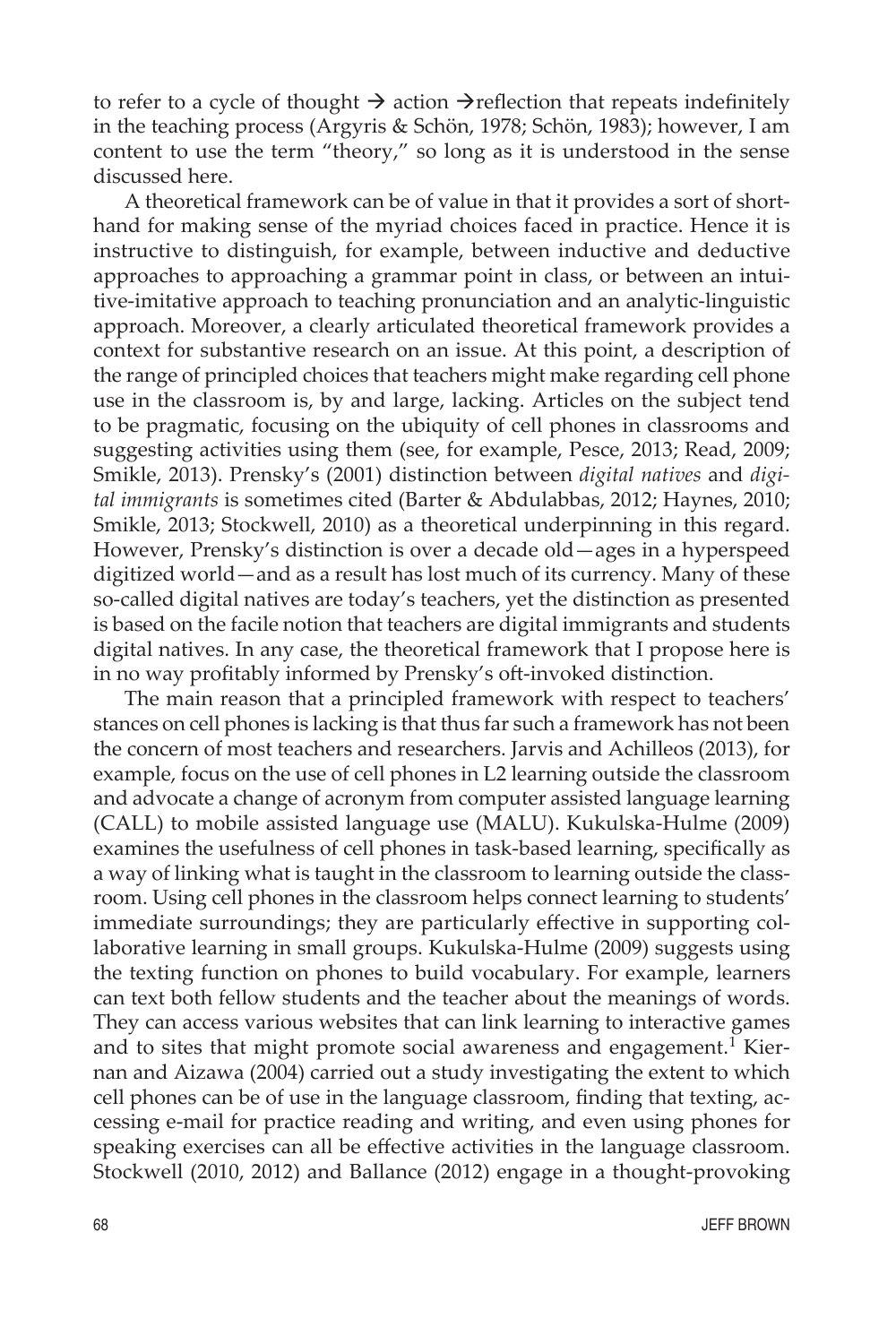dialogue on the comparative merits of PCs (personal computers; e.g., more user-friendly keyboards, larger screens) and cell phones (e.g., touch-screen technology, accessibility, and convenience) as resources for assigned CALL tasks. Bibby (2011) conducted a study on students' preferences between PCs and cell phones in language learning, with cell phones the apparent favourites. For certain activities (such as the ones mentioned above), students' cell phones would seem to be preferable to stationary desktop computers.

The preceding are all vital and much-needed studies and discussions, yet they do not deal explicitly with the issue of teacher attitudes to cell phone use in class. Interestingly, this issue has been investigated—although not in the specific manner proposed in this article—to some extent in the field of education in general (see, for example, Baker, Lusk, & Neuhauser, 2012; Burns & Lohenry, 2010; Campbell, 2006; Fang, 2009; Tindell & Bohlander, 2012). Clearly, the issue of mobile phone use in class is of importance for a wide range of teaching professionals. Yet there are issues specific to the TESL field in particular. For example, many ESL students rely on their mobile phones as (translation and English-English) dictionaries. Given that most mobile phones also have Internet access, they can be drawn upon to alleviate crosscultural difficulties. For example, students can do a quick Google search to access background information on a cultural point causing confusion among classmates from different backgrounds. Students can easily access images and photos online to better explain to classmates some aspect of life in their home countries (e.g., cuisine, religion, fashion). In addition, there are often external personal factors specific to ESL learners that make them more insistent on keeping their phones with them (perhaps beside them on their desks) at all times so that the devices are within visual and auditory range. For example, international students often suffer from homesickness, and the presence of their cell phones might offer some assurance that they can be contacted (for instance, in case of an emergency) by family members at home. Domestic ESL students who are new immigrants might want their phones on hand in case they receive a call regarding accommodation or employment opportunities. These psychological factors thus complicate policies on cell phones in the class. Thus, while those in the TESL field would do well to note studies conducted in the wider education field, there are ESL-specific issues that demand a perspective that takes these issues into account.

An active ESL-specific approach to the question of cell phone use in the classroom is thus warranted. Such an approach certainly involves further studies of the sort cited above, and practitioners should remain current on such research. However, an active approach in this regard should also include a specification and justification of any given classroom stance on student cell phone use. To this end, I want to examine what the thinking might be in a specific situation when a teacher deems the use of cell phones "appropriate" for a particular activity or, alternatively, what principles might be decisive when phones are deemed "inappropriate" for an activity. The dual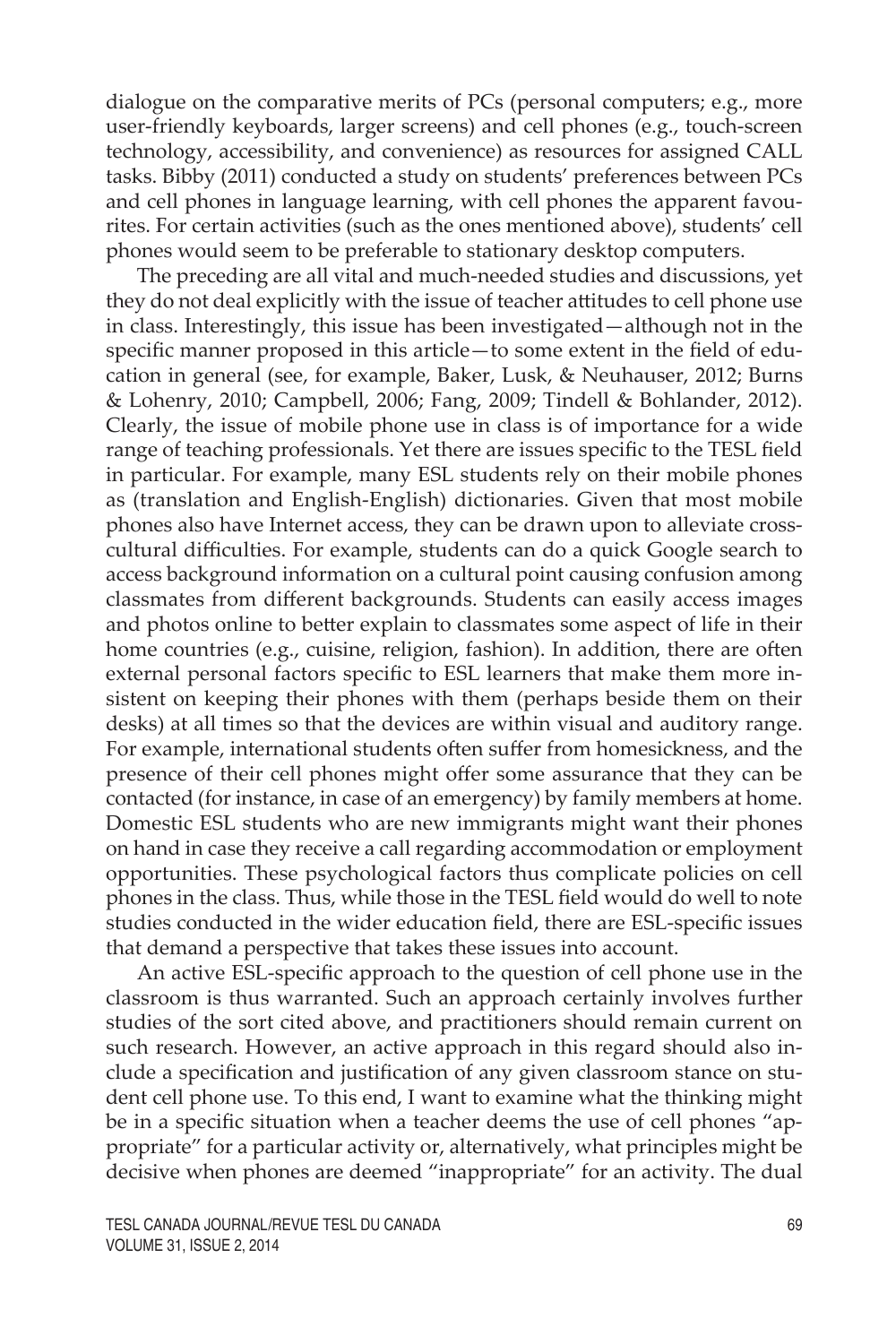objective here is (a) to make explicit the pivotal concerns and commitments that underpin classroom practices with respect to cell phone usage and (b) to set the stage for further reflection (which, as indicated, should include future research studies) upon these concerns and commitments, thereby rendering those practices more effective.

### **Provisional Sketch of Some Theoretical Stances**

In this section I present brief descriptions of the theoretical commitments that might underlie various attitudes toward cell phone use in the classroom. By *cell phone use* I refer to a wide variety of classroom activities that employ and/ or require the use of these mobile devices. These include using cell phones to perform web searches; utilizing recording functions; working with social media; and using the cell phone as a dictionary, both translation and English-English. Also included are any nonlearning activities that students engage in with their cellular devices (texting friends and family, surfing the Web, etc.) in the classroom; these are clearly also involved in the classroom management aspect of the issue. While there are other devices that can be used in the classroom (such as iPads, tablets, and laptops), the current discussion is restricted to cell phones since they are the most ubiquitous (and therefore relevant) devices.

Clearly, a factor that must be taken into account is that there might be a technological divide with respect to cell phone use. That is, some students might have the latest smartphone, others might have older phones with fewer functions, and some might not have mobile devices at all. Of course, even if not all students have access to cell phones, they can often work in pairs to complete tasks. In any case, the technological divide question is a pivotal consideration that will inform a teacher's choice of classroom cell phone use policy.

This is a programmatic exercise. Although I think most of the approaches I describe are, to some degree and in some form, employed in ESL classrooms by teachers, these descriptions do not report what teachers do, but rather provide a provisional framework for thinking about what teachers do. The terminology that I employ in this framework to describe the various stances is not used in the literature on the subject precisely because, as pointed out above, specifying adherence to any such stances has not thus far been an objective in contributions to the literature. My suggestion is that specifying the operative stance in a given learning context can more clearly justify, and therefore make more effective, pedagogical choices within that context.

To begin with, maintaining a strict "no cell phones" policy in the ESL classroom can be called an absolutist approach to the issue at one end of a continuum (*prohibitionism*). At the other end is the contrasting absolutist approach (i.e., *permissivism*) (see Figure 1).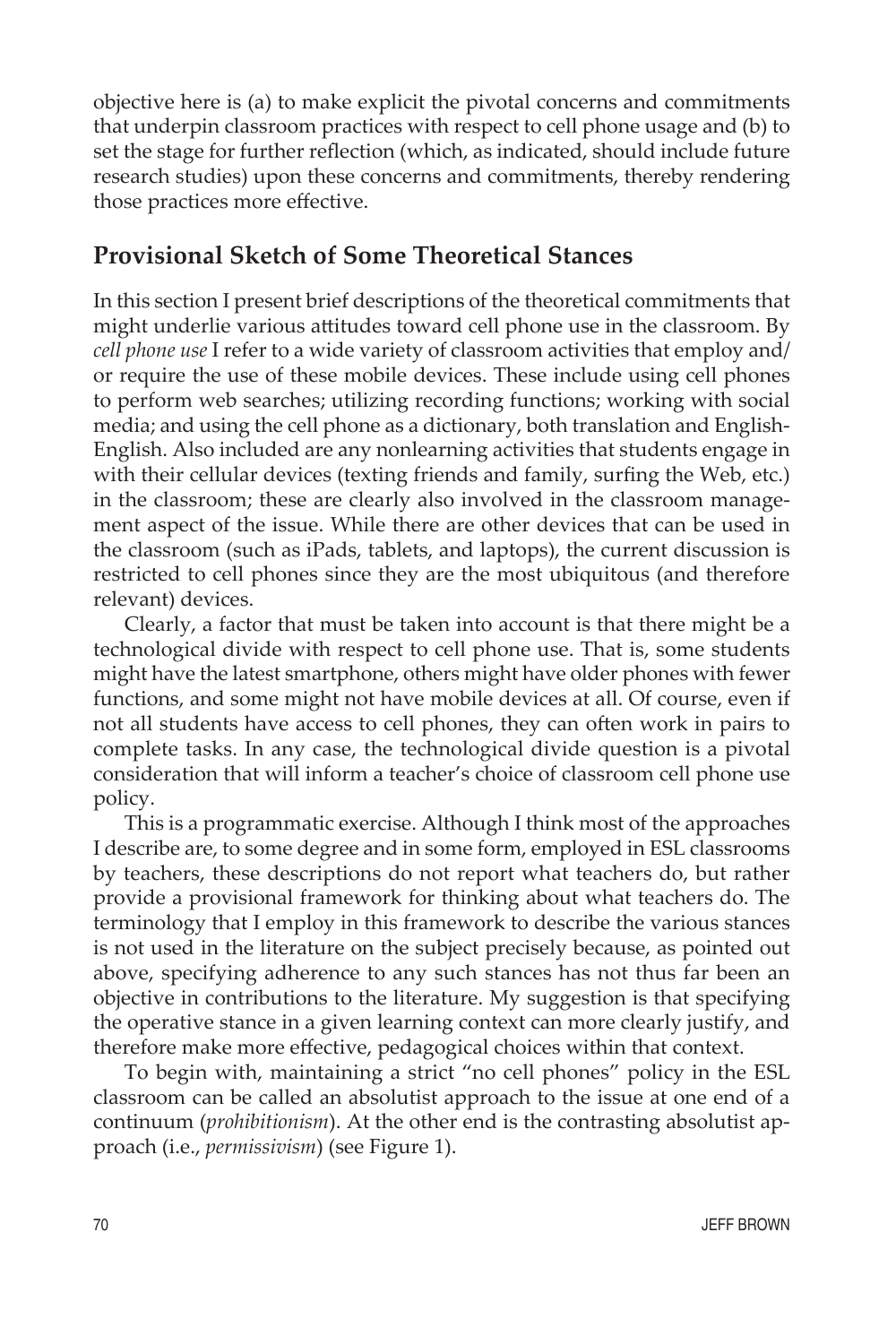

The prohibitionist forbids the use of cell phones in the language class, considering their presence to be a distraction and an impediment to learning. Not necessarily a neo-luddite, the prohibitionist nonetheless deems the devices at issue to have no place in the classroom. This might be presented as a principled pedagogical stance and not simply a "teacher knows what's best" policy. A punitive element might be incorporated into this approach. For example, if participation is part of the assessment for the course, a student might be penalized for violation of the "no cell phones" policy.

The opposing absolutist approach, permissivism, embraces and encourages the use of cell phones in class. The reasons for this opening of the gates, as it were, may be many and varied. Teachers working from a permissivist approach may be convinced (still subscribing to Prensky's dichotomy) that their students are a group of digital natives who can only thrive if permitted to enlist the technology they consider to be a necessary part of life. As such, pedagogical commitments might hold sway here. Alternatively, issues of social justice may be decisive. Who, after all, is the teacher to divest students autonomous individuals—of their right to use their phones when and where they see fit?

These absolutist approaches act as bookends to another half-dozen approaches that represent the range of attitudes that seem to fall between the two. *Critical exceptionalism* operates against a backdrop of prohibitionism. According to this stance, cell phone use is sometimes permitted/encouraged when there is good reason to do so. Put simply, while a prohibitionist stance is generally maintained, exceptions to the no cell phones policy do occur. The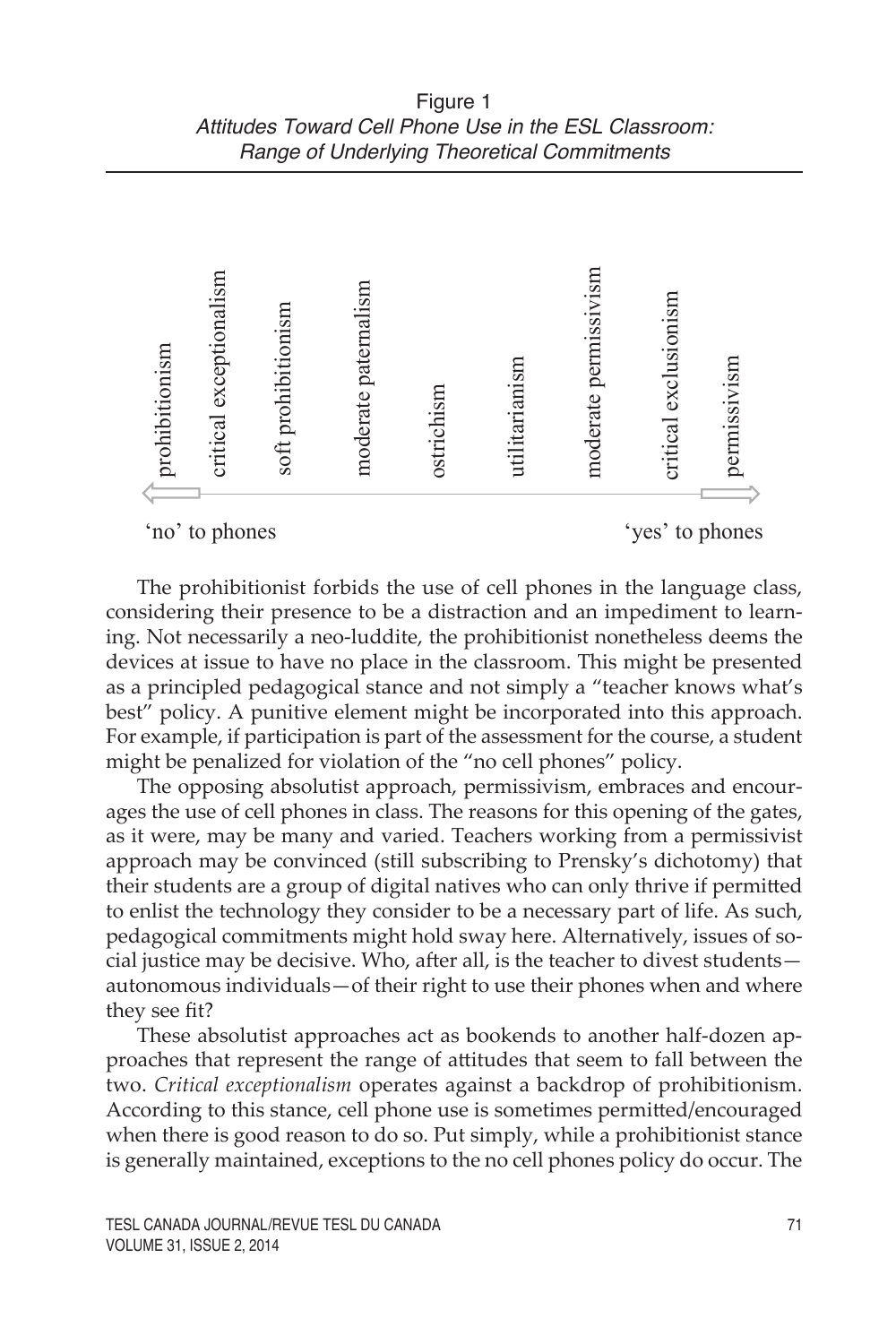key is that these exceptions are principled and based upon a critical evaluation of the specific needs of the class. This position employs what we might call a "problematizing practice" (Benesch, 2009; Pennycook, 2001); the teacher engages in a continual examination and critique of a given policy<sup>2</sup> and, when warranted, suspends it (such suspensions can involve the use of cell phones in any of the ways mentioned above). With regard to classroom management, the teacher perhaps recognizes the negative affective variables that can result from prohibiting cell phones. So, while a cell phone ban may be deemed necessary to create an effective learning environment, the teacher acknowledges that students might become anxious and even resentful because of separation from their cell phones, have difficulty focusing, and therefore learn less effectively. Allowing for exceptions to the no cell phones policy then might alleviate these affective issues; it also acknowledges that there can be legitimate pedagogical uses for cell phones in class and that to maintain an absolutist approach in this regard is unreasonable. Clearly, a number of principles underlie this approach.

*Soft prohibitionism,* precisely because of its "softness," is farther on the continuum from prohibitionism than is critical exceptionalism. A teacher adopting a soft prohibitionist policy espouses a general no cell phones rule, but maintains no principled policy with respect to violations of the so-called rule. Hence there is nothing to be enforced. The soft prohibitionist may feel that strict enforcement of the no cell phones policy is unfair; this would depend on the personality and teaching style of a particular teacher. Or there could be a latent, unarticulated critical exceptionalist approach underlying this stance. In any case, there is no consistent justification for suspensions of the prohibition on cell phones. Given the possible outcomes of soft prohibitionism, it could unintentionally morph into any number of other approaches closer to the permissivist end of the continuum.

*Moderate paternalism* represents a modulated prohibitionist stance. The moderate paternalist is perhaps quite convinced that cell phone use should be controlled to some degree and is prepared to intervene when such use interferes with immediate classroom objectives. What distinguishes paternalism from a critical exceptionalist approach is that paternalistic intervention is based more upon the teacher's sense of what is needed (in terms of successfully achieving instructional objectives or in terms of classroom management issues) than it is upon a joint critical analysis (i.e., one incorporating both the teacher's and the students' perspectives) of what might constitute a legitimate exception to the prohibition on cell phone use. Moderate paternalism thus represents a top-down policy, as opposed to a bottom-up approach.

Occupying the middle of the continuum, *ostrichism* can occur under the guise of several other approaches. Strictly speaking, this attitude is not a principled stance at all; rather, the teacher in this case simply ignores the issue of cell phones in the classroom. At no point is there a putative classroom policy or default approach to the issue.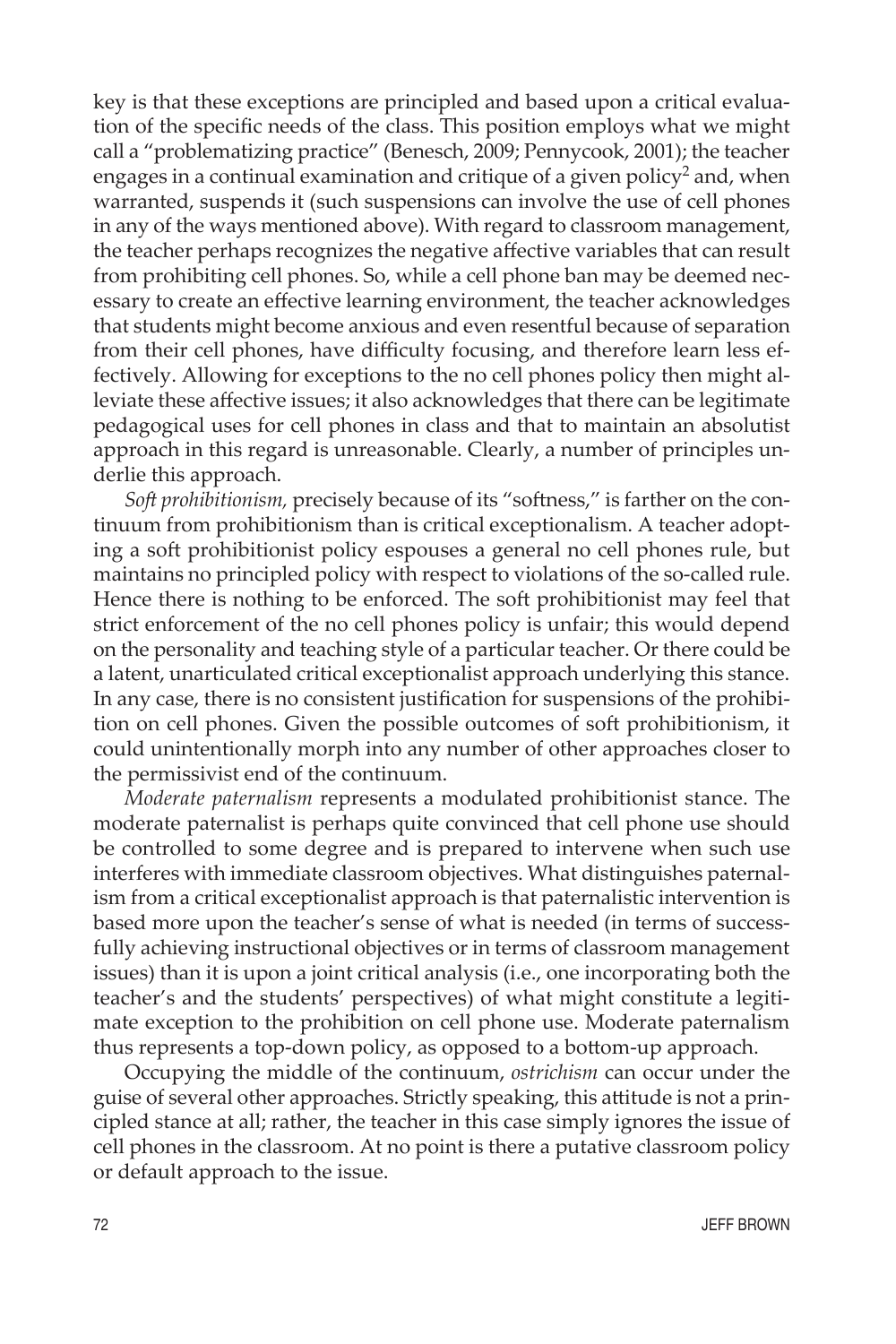*Utilitarianism* seems to be the position most commonly represented in the limited literature on the subject (Hockly, 2013; Kiernan & Aizawa, 2004; Pesce, 2013; Read, 2009; Smikle, 2013; Viswanathan, 2012), although, once again, this is not a term used by the authors. This stance ought not to be equated with ostrichism. There is indeed a principle underlying the utilitarianism approach: that ubiquitous phones are best dealt with by being put to use in the service of language learning and student engagement. What varies with this approach is the extent to which the teacher has truly embraced the technology as a legitimate pedagogical resource. A teacher's attitude here might be characterized by resignation; that is, the teacher might accept rather than embrace the technology. On the other hand, the teacher might genuinely believe that the effective and directed use of cell phones in class plays a vital part in the learning process. Anecdotal evidence suggests it is also a position often adopted by teachers in the language classroom.

*Moderate permissivism* is a modulated permissivist stance. It favours the notion that students should be free to do as they see fit with their cell phones over the notion that phones serve a utilitarian function. Although it is difficult to specify precisely whether this in fact represents a distinctive approach, I include it here as a reminder that there may be a more nuanced (perhaps ambivalent) stance somewhere between a more overt utilitarian stance and the permissivist end of the continuum.

*Critical exclusionism* (basically, the mirror image of critical exceptionalism) is set against a backdrop of permissivism. Just as the teacher adopting a critical exceptionalist approach arrives at points where exceptions are made to the prohibition on cell phones, so the critical exclusionist arrives at points where it seems best to overtly exclude cell phones from the resources utilized in the ESL classroom.

# **Evaluating the Stances**

A complete evaluation of these stances is beyond the purview of the present discussion. However, I would like to offer some preliminary observations in this regard with a view to demonstrating the general applicability and usefulness of the proposed framework. By an "evaluation" of the stances, I mean a consideration of the pros and cons and the applicability of any given approach depending on a particular context or set of circumstances. What works best for a particular class or for any given level might change depending on specific contextual factors (for example, class size, lesson objectives for the day, progress through the course curriculum, the mood of the class as a group on a particular day); hence, a teacher might move from one stance to another when warranted by these factors.

A tentative suggestion, however, is that absolutist stances should be regarded with some caution. The problem is that to adopt an absolutist approach is to essentially deny that the use of cell phones needs to be dealt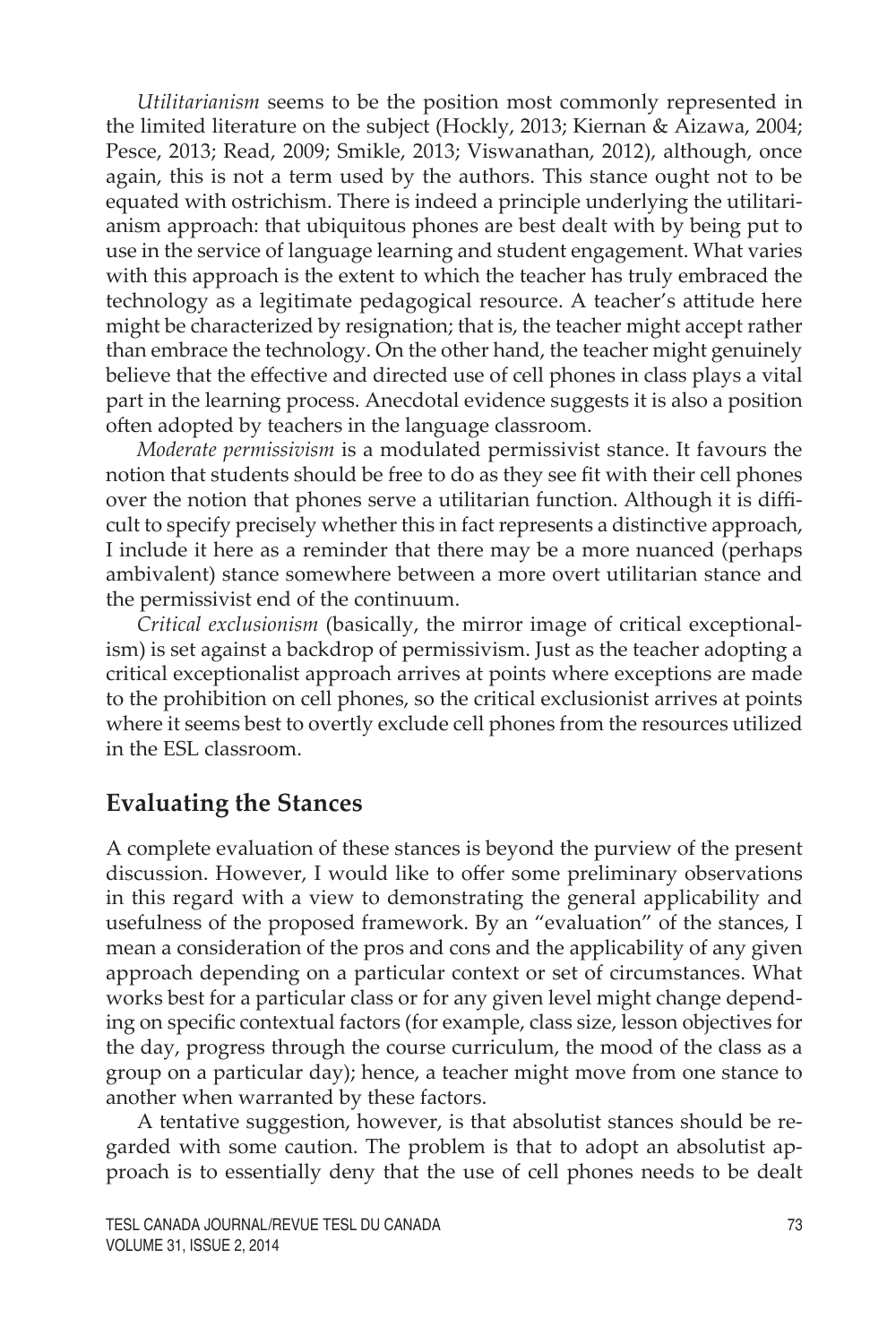with in the classroom: the issue has been defused because phones have either been banished (prohibitionism) or embraced (permissivism). However, in both cases, the problem of how the language learning process is affected by the presence or absence of cell phones remains unaddressed. Even if phones are putatively no longer in use in the classroom, crucial affective variables still come into play. Students often remain aware of and distracted by their cell phones even when the devices have been stored out of sight, with the result that they are not entirely engaged in the learning process. In addition, prohibitionism seems closed to the possibility that cell phones, under the right circumstances, might be a legitimate learning resource. On the other hand, if cell phone use is unchecked, the teacher fails to consider how such behaviour alters the class environment and, from a pedagogical standpoint, the possibility that in some circumstances learning might be more effective without cell phones. Therefore, it appears unadvisable to adopt an absolutist approach with respect to phone use in class. Research would be required to confirm these preliminary intuitions.

Aside from the concerns pertaining to absolutist stances, all the other approaches suggested above appear to have merit. As an example, I would like to consider the context of an advanced college English for academic purposes (EAP) reading class and briefly discuss which of the outlined stances might be appropriate in this type of ESL class and in what circumstances. There are a wide variety of ways in which a teacher might decide to employ cell phones in the classroom to support EAP learning objectives (and many of these uses might be applicable to classes in other contexts, as well). For example, students can read Twitter feeds from relevant figures or perform online searches for information related to classroom topics or assignments. Texting can be utilized for writing practice. LinkedIn has become an essential element of networking in the contemporary job market, and visiting or setting up LinkedIn pages can be a very productive exercise for students. E-mail is a useful learning tool; it remains an essential medium of academic communication and one that international students pursuing future studies in a Canadian postsecondary setting will likely have to become accustomed to.3 The recording and camera functions on students' phones can be utilized for speaking activities, interviews, or presentations. A plethora of vocabulary practice activities—including Academic Word List (AWL) practice  $exercises<sup>4</sup> – can be accessed using student samartphones or iPhones. There$ is also a growing number of useful apps that students may be able to access with their mobile devices. Activities employing apps support any number of academic skills and learning objectives (such as conducting surveys, summarizing, creating graphs and charts, editing, blog and wiki writing, to name just a few) and can be incorporated in effective ways into either individual or group work in the EAP classroom (cf. Carrington, 2013).<sup>5</sup>

These overtly pedagogical (learning) uses of cell phones in the EAP classroom need to be distinguished from nonlearning uses. Game apps (i.e.,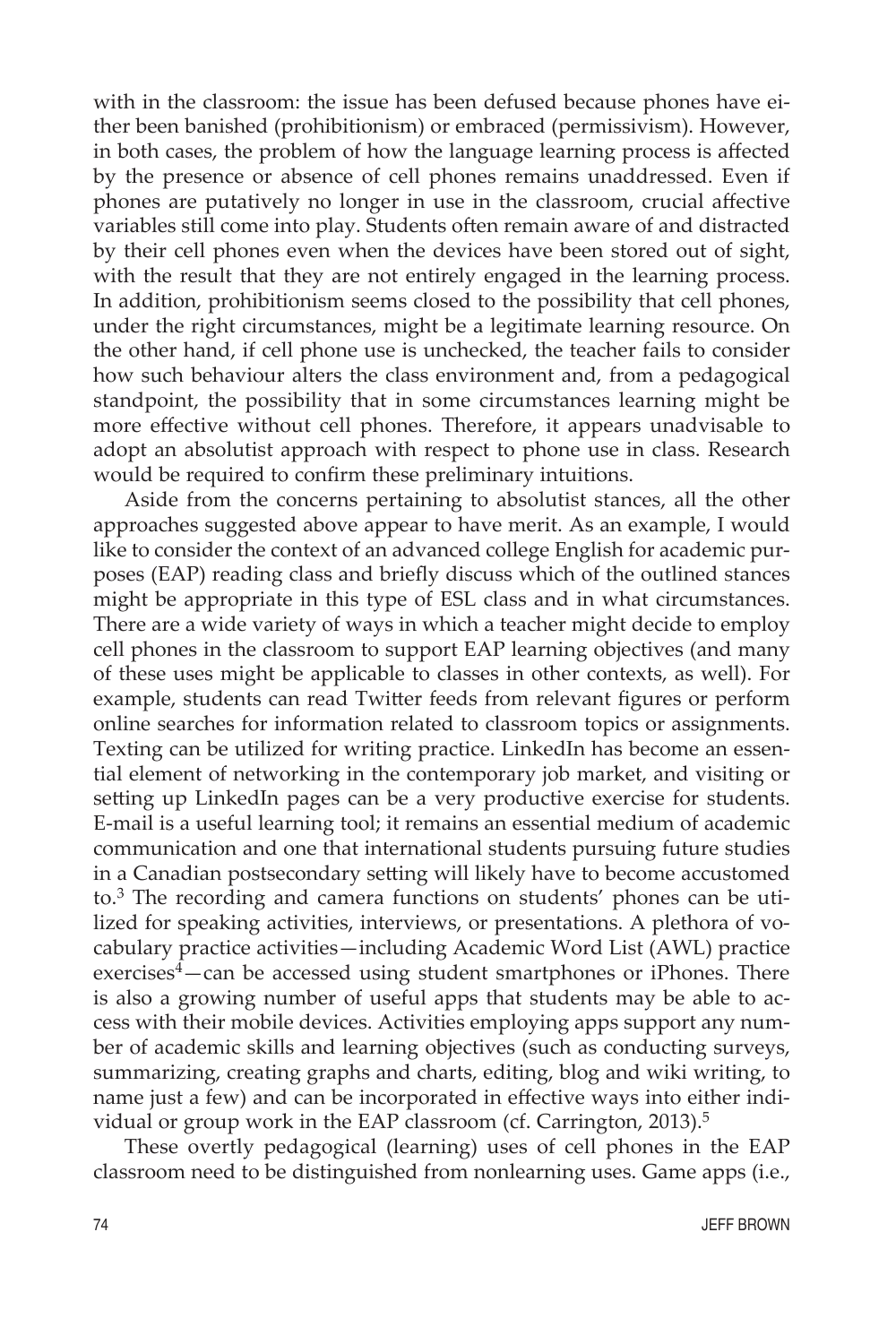those with no language learning purposes) are an example of such a nonlearning use of phones. Other examples include personal Facebook pages, personal use of Twitter (or other social media), and texts to friends. Actual phone calls can clearly also be a disruption and distraction in the classroom. These nonlearning uses of phones are, of course, by no means restricted to EAP classrooms, but when combined with some of the aforementioned affective variables prominent in many ESL classrooms (separation from family for international students, various issues affecting domestic students who are new immigrants), they can present considerable challenges to effective learning.

An EAP teacher's stance toward cell phones in the classroom is thus informed by their potential (learning and nonlearning) uses, and we can characterize such stances in terms of the continuum of theoretical attitudes sketched above. For example, a critical exceptionalist approach might be preferable in an advanced EAP academic reading course. In my experience, for example, students can become overreliant on the translation function available in the electronic dictionaries available on their cell phones. Translation is indeed a useful vocabulary learning tool, but other reading strategies—such as inferring meaning from context, skimming for the main idea, scanning for specific information—should also be promoted. With this in mind (and also bearing in mind the uses that can be disruptive to the class), a teacher might prohibit cell phone use in the classroom, making exceptions to this general "no phones" policy when the learning objective is actively supported by cell phone use (for instance, doing a search for a synonym or for an explanation of an idiom, or translating key AWL words). Again, other contextual factors might play a role here. The teacher may be aware, for example, that only half the students own mobile phones with the relevant functions; in this case, phones might be prohibited except for occasional partner or small-group activities utilizing the devices.

Varying EAP classroom conditions and learning objectives might prompt a teacher to adopt a different stance toward cell phones. A utilitarian stance that tends more toward the permissivist end of the proposed continuum might be deemed appropriate if, for example, all the students in the class own mobile devices that support learning activities. Activities could then be initiated with less formality, perhaps even spontaneously if warranted. By contrast, a teacher might decide that, given certain decisive classroom factors, a strict prohibitionist stance is warranted. For example, a technological divide among students might adversely affect the classroom culture, or a number of students may simply not be able to refrain from nonlearning uses of their phones. After having weighed the advantages and disadvantages of phone use in the classroom, a teacher might decide that it is best to maintain an outright ban on the devices (however, as indicated, whether such a stance is advisable is another question altogether).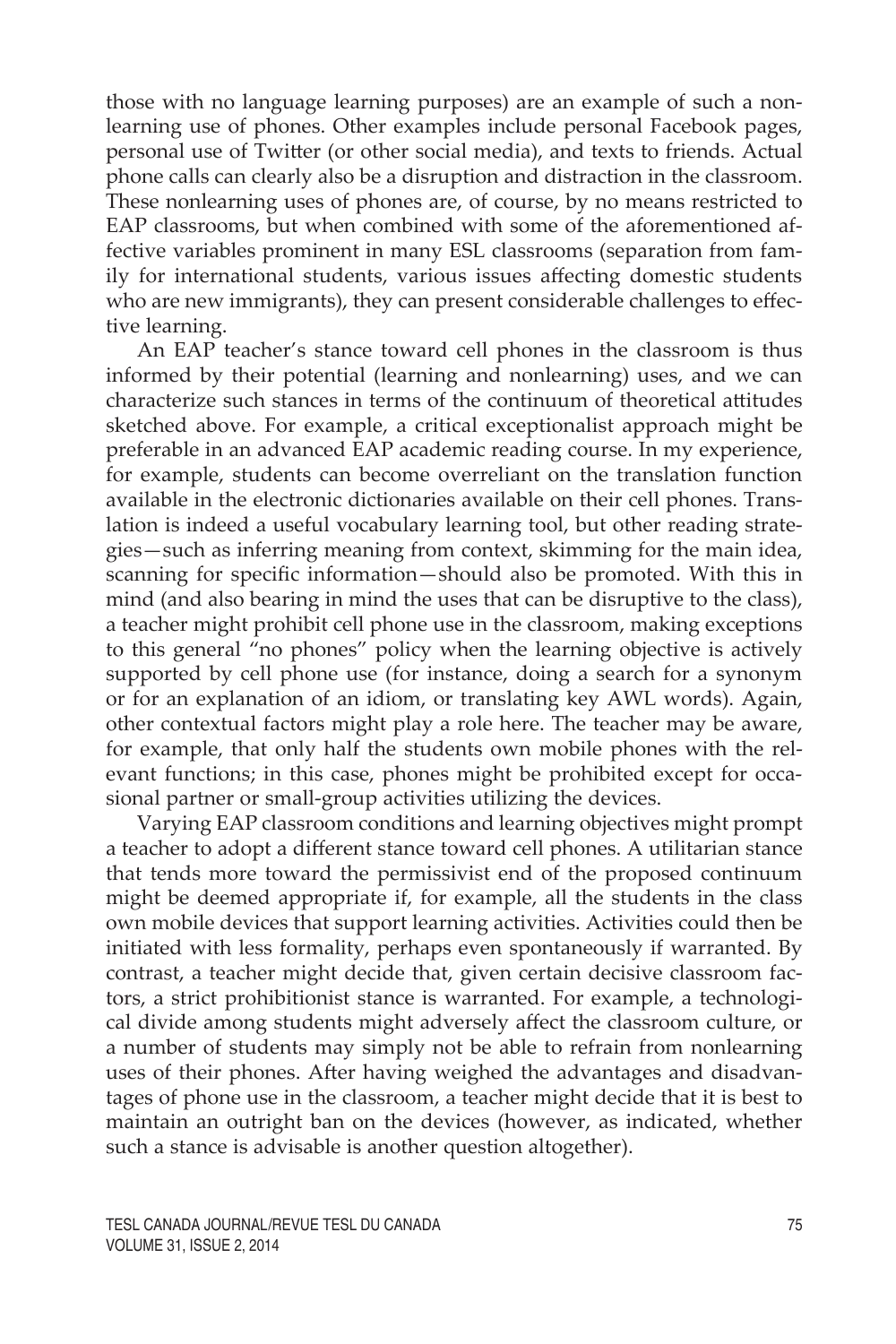# **Closing Remarks**

Specific contextual factors will have an impact on the stance to which a teacher adheres. No learning environment is static or monolithic, and a teacher will adopt different stances—moving back and forth along the proposed continuum—within the same level and even with the same group of students as specific circumstances warrant. The proposed framework provides a means of identifying and isolating the principles and attitudes that underlie a given stance, and hence of evaluating which one might be most effective in any given classroom context.

Empirical research is needed to determine whether the range of stances I have proposed here can be effectively used as a framework for subsequent research in the TESL field. Nonetheless, the preceding discussion can perhaps aid in initiating a conversation about why teachers do what they do with respect to cell phones in their classrooms. By a conversation about "why," I mean a discussion of the principles and commitments that are cited to support a given stance adopted with respect to classroom cell phone use in a particular learning context. Such a conversation might be carried out in the pages of professional journals, or at conferences, or more informally in faculty rooms in ESL departments. Whatever the context, it is a conversation that needs to take place.

### *Acknowledgements*

I thank Jean Grindley and Brett Reynolds for helpful comments on early drafts of this article. I would also like to thank the editor and anonymous reviewers of *TESL Canada Journal* for their constructive feedback on later drafts.

### *The Author*

Jeff Brown holds an MA and a PhD in philosophy and a postgraduate certificate in TESL. He teaches in the School of Liberal Arts and Sciences at Humber College in Toronto.

### *Notes*

1 An example provided by Kukulska-Hulme—and a website that I have used to great effect in the language classroom—is the excellent www.freerice.com.

2 It should be noted that Benesch's and Pennycook's remarks are more general and not directed at cell phone use specifically.

3 E-mail "pragmatics" is an area in which many—though not all—ESL students struggle and for which explicit instruction is often required.

4 See, for example, http://www.englishvocabularyexercises.com/AWL/id17.htm

5 It must be noted that Carrington (2013) explicates his "padagogy," as the name suggests, with iPads in mind (see http://www.unity.net.au/padwheel/padwheelposter.pdf). However, as pointed out, many apps can now be accessed via cell phones, and much of Carrington's taxonomy is now applicable to cell phones. Mobile communication devices are constantly evolving; some students will have access to the latest apps and some will not. This only further underscores the point that teachers must remain flexible and willing to take into account such variables when dealing with this issue in the classroom.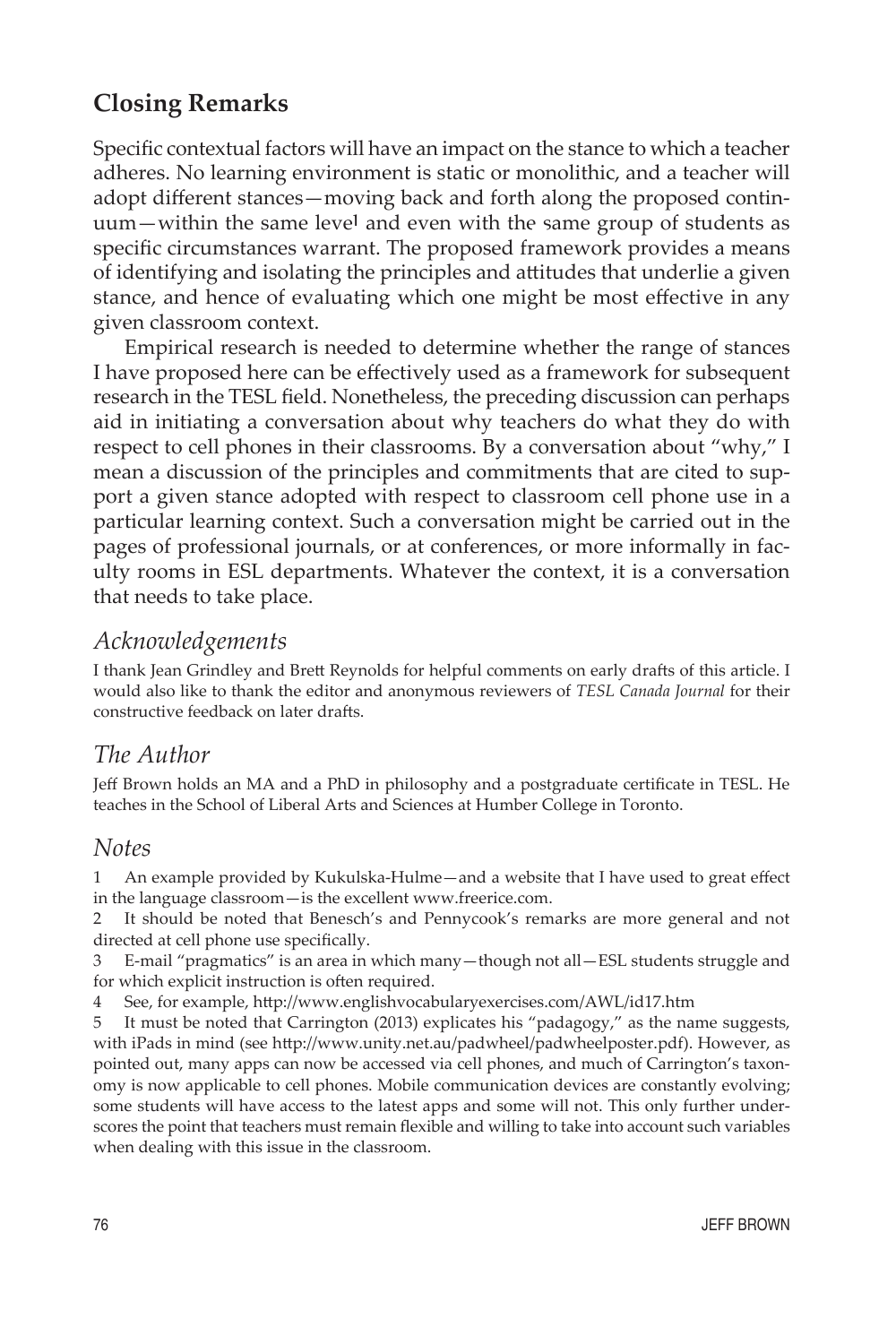#### *References*

- Barter, B., & Abdulabbas, W. (2012). ESL teachers' perceptions of using technology in their teaching. *Slideshare*. Retrieved from http://www.slideshare.net/brandybarter/esl-teachersperceptions-of-using-technology
- Argyris, C., & Schön, D. A. (1978). *Organization learning: A theory of action perspective*. Reading, MA: Addison Wesley.
- Baker, W. M., Lusk, E. J., & Neuhauser, K. L. (2012). On the use of cell phones and other electronic devices in the classroom: Evidence from a survey of faculty and students. *Journal of Education for Business, 87*(5), 275–289.
- Ballance, O. J. (2012). Mobile language learning: More than just "the platform." A commentary on Glenn Stockwell's "Using mobile phones for vocabulary activities: Examining the effect of the platform." *Language Learning & Technology, 16*(3), 21–23.
- Benesch, S. (2009). *Critical English for academic purposes: Theory, politics, and practice.* New York, NY: Routledge.
- Bibby, S. (2011). Do students wish to "go mobile"? An investigation into student use of PCs and cell phones. *Computer-Assisted Language Learning and Teaching, 1*(2), 43–54.
- Burns, S. M., & Lohenry, K. (2010). Cellular phone use in class: Implications for teaching and learning a pilot study. *College Student Journal, 44*(3), 805–810.
- Campbell, S. W. (2006). Perceptions of mobile phones in college classrooms: Ringing, cheating, and classroom policies. *Communication Education, 55*(3), 280–294.
- Carrington, A. (2013). *The pedagogy wheel V2.0: It's all about transformation and integration*. Retrieved from http://www.unity.net.au/padwheel/padwheelposter.pdf
- Clarke, M. A. (1994). The dysfunctions of the theory/practice discourse. *TESOL Quarterly, 28*(1), 9–26.
- Fang, B. (2009). From distraction to engagement: Wireless devices in the classroom. *EDUCAUSE Quarterly, 32*(4), 4–9.
- Haynes, J. (2010). DSL: Digital as a second language. *Everything ESL*. Retrieved from http:// everythingesl-everythingesl.blogspot.ca/2010/01/dsl-digital-as-second-language.html
- Hockly, N. (2013). Mobile learning. *ELT Journal, 67*(1), 80–84.
- Jarvis, H., & Achilleos, M. (2013). From computer assisted language learning (CALL) to mobile assisted language use (MALU). *TESL-EJ, 16*(4). Retrieved from http://www.tesl-ej.org/wordpress/issues/volume16/ej64/ej64a2/
- Kiernan, P. J., & Aizawa, K. (2004). Cell phones in task based learning: Are cell phones useful language learning tools? *ReCALL, 16*(1), 71–84.
- Kukulska-Hulme, A. (2009). Will mobile learning change language learning? *ReCALL, 21*(2), 157–165.
- Pennycook, A. (2001). *Critical applied linguistics: A critical introduction*. New York, NY: Routledge.
- Pesce, C. (2013). What you can do with a cell-phone: 7 great ESL activities. *Busy Teacher*. Retrieved from http://busyteacher.org/6955-7-great-esl-cell-phone-activities.html
- Prensky, M. (2001). Digital natives, digital immigrants. *On the Horizon, 9*(5). Retrieved from http://www.marcprensky.com/writing/Prensky%20-%20Digital%20Natives,%20Digital%20 Immigrants%20-%20Part1.pdf
- Read, D. (2009). Please turn on your mobile phones. *Mobile ESL*. Retrieved from http://mobileesl. blogspot.ca/2009/11/please-turn-on-your-mobile-phones.html
- Schön, D. A. (1983). *The reflective practitioner: How professionals think in action*. New York, NY: Basic Books.
- Simon, R. I. (1992). *Teaching against the grain: Essays towards a pedagogy of possibility.* London, UK: Bergin & Garvey.
- Smikle, L. (2013). Sold on cell phone activities. *Contact, 39*(1), 11–14.
- Stockwell, G. (2010). Using mobile phones for vocabulary activities: Examining the effect of the platform. *Language Learning & Technology, 14*(2), 95–110.

TESL CANADA JOURNAL/REVUE TESL DU CANADA 77 Volume 31, issue 2, 2014